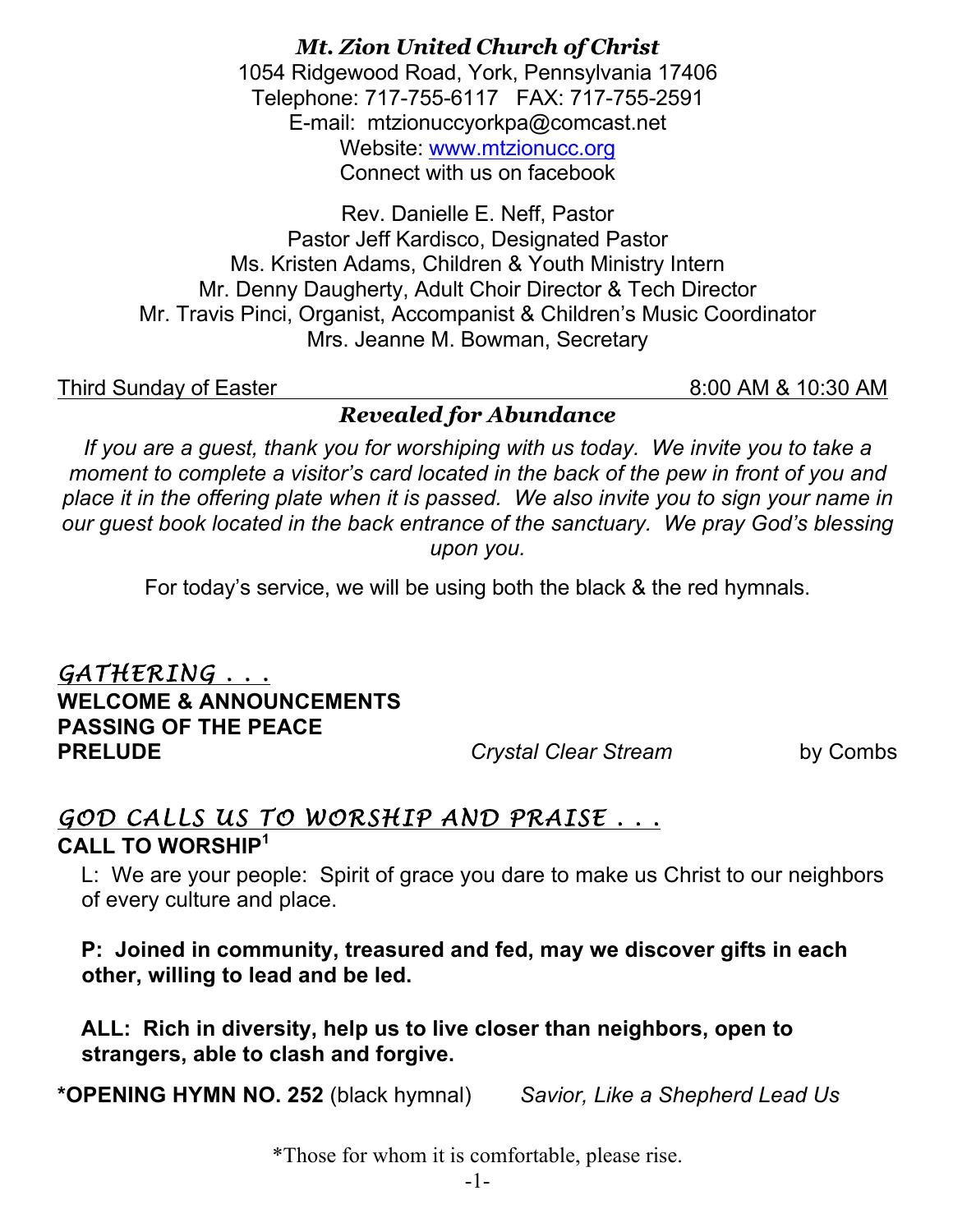# **\*TIME OF CONFESSION**

 CALL TO CONFESSION PRAYER OF CONFESSION

**ALL: Gracious God you surpass all of our understanding. We fail to see you by faith alone. We seek affirmations of your presence, and we want to know for sure that you are real. Forgive us for the times that we do not live in faith. Forgive us for the times that we would have our relationship with you on our own terms. Forgive us when we fail to live in the full power of the resurrection. Empower us with faith and help us to see you when we struggle with our faith. Reveal your presence to us in all times and in all places, that we might live more fully in your resurrected presence. Amen.**

#### ASSURANCE OF PARDON

ACT OF PRAISE NO. 493 (red hymnal) *Gloria Patri* 

 **ALL SING: Glory be to the Father, and to the Son, and to the Holy Ghost; as it was in the beginning, is now, and ever shall be, world without end. Amen, amen.**

### *GOD'S WORD IS PROCLAIMED . . .*

(10:30 AM) **CHILDREN'S HAND BELL CHOIR** *Christ the Lord is Risen Today, Medley*by Wesley

### (10:30 AM) **CHILDREN'S MESSAGE**

**SCRIPTURE** John 21: 1-19 **MESSAGE HYMN NO. 438** (black hymnal) *When Peace, Like a River*

#### **JOYS AND CONCERNS**

**PRAYERS OF THE PEOPLE & THE LORD'S PRAYER**

 **ALL: Our Father, who art in heaven, hallowed be thy Name. Thy kingdom come. Thy will be done, on earth as it is in heaven. Give us this day our daily bread. And forgive us our sins, as we forgive those who sin against us. And lead us not into temptation, but deliver us from evil. For thine is the kingdom, and the power, and the glory, forever. Amen.**

(10:30 AM) **WORSHIP CHOIR** *Come, Feed My Lambs* by Paterson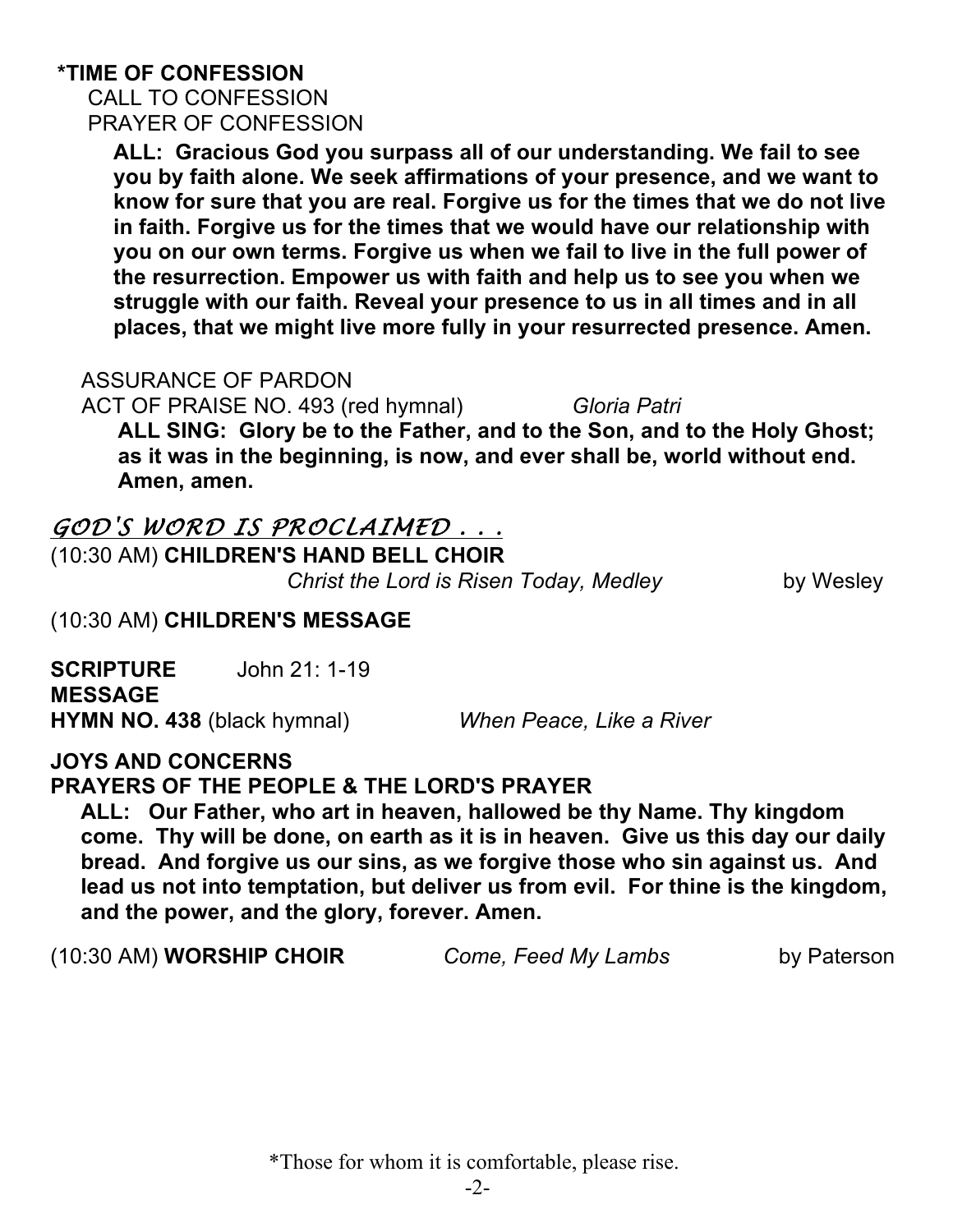### *WE RESPOND IN GRATITUDE . . .*

#### **OFFERTORY**

CALL TO OFFERING OFFERTORY *Babbling Brook* by Combs \*OFFERTORY RESPONSE NO. 780 (black hymnal)

*Praise God From Whom All Blessings Flow*

 **ALL SING: Praise God from whom all blessings flow, praise God, all creatures here below; praise God above you heavenly host: praise Father, Son, and Holy Ghost.** 

\*PRAYER OF DEDICATION

# WE ARE SENT FORTH TO BE CHRIST'S DISCIPLES . . .

**\*CLOSING HYMN NO. 300** (black hymnal) *Jesus Shall Reign*

#### **\*BENEDICTION<sup>2</sup>**

 L: Glad of tradition, help us to see in all life's changing, where Christ is leading, where our best efforts should be.

 **P: Give as we venture, justice and care, peaceful, insisting, risking, resisting, wisdom to know when and where.**

 **ALL: Spirit unite us, make us by grace, willing and ready, Christ's living body, loving the whole human race.**

**POSTLUDE** *A Resurrection Fanfare* by Smith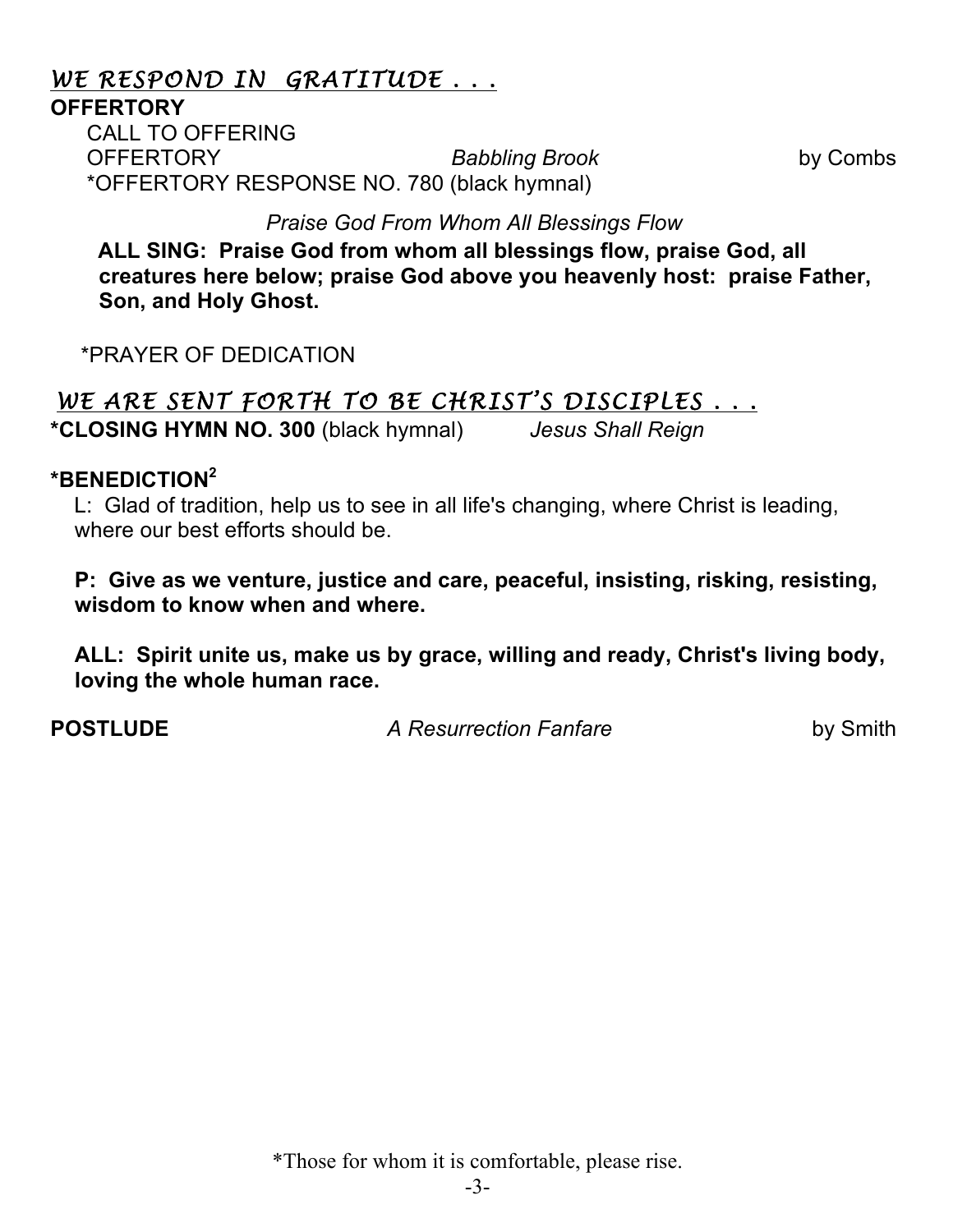We welcome infants and children in our worship! For your comfort, we also have a children's corner in the back of the sanctuary where your child can relax and play and you can still participate in the worship experience. We also have nursery care downstairs during our 10:30 AM worship service. Please see a member of the welcoming team for assistance!

We offer a hearing assistance system called *Listen Technologies*. If you would like to use a receiver, please check with the volunteers at the sound booth at the rear of the sanctuary.

The bulletins are presented in honor of Don & Diane Strine's 50th wedding anniversary.

One vase of altar flowers has been placed in memory of Neil Everhart by Lina & family.

One vase of altar flowers has been placed in honor of Tobi Bingaman's 70th birthday by Lyn Schleeter.

Thank you to our Worship Choir & to our Children's Hand Bell Choir for performing during the 10:30 AM service today.

Thank you to our Eastertide Worship Planning Team for planning worship today. The Eastertide team is made up of: Pastor Jeff, Debbie Butcher, Ivy & Norman Leach and Guy Wenck.

8:00 AM Worship Tech: Mary Jane Snyder 8:00 AM Acolyte: Holt Dallam 8:00 AM Welcome Team: Norman & Ivy Leach, Mary Jane Snyder, David Strine

10:30 AM Acolyte: Maddie Gyenes 10:30 AM Welcoming Team: Carol Hartman, Bill & Bonnie Murphy, Barb Stebbins

<sup>1</sup> The Call to Worship was adapted from hymn no. 309, *We Are Your People,* in The New Century Hymnal.

<sup>2</sup> The Benediction was adapted from hymn no. 309, *We Are Your People*, in the New Century Hymnal.

\*Those for whom it is comfortable, please rise.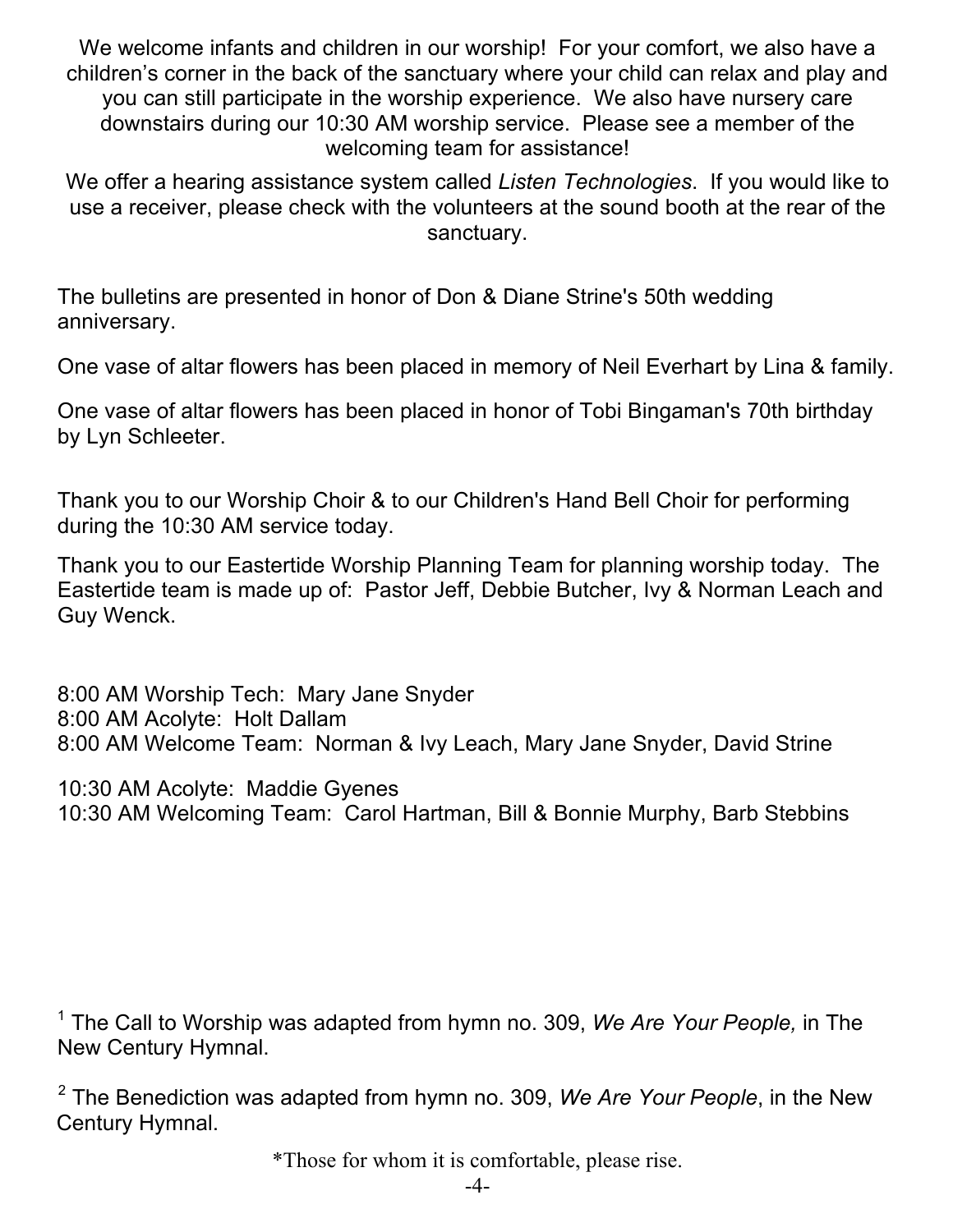# Savior, like a Shepherd Lead Us

Attrib. to Dorothy A. Thrupp (1779-1847). From Hymns for the Young, 1836; alt. St. Uransl. to Hawaiian by Laiana (1807-1886)

 $(\Box)$ 



The theme of Christ as shepherd is familiar and beloved to Christians, Emma Lyons Doyle, granddaughter of Laiana (translator Lorenzo Lyons), once said, "If you want to know the full beauty of this hymn, hear it sung in Hawaiian."

Tune: BRADBURY 8.7.8.7.D. William B. Bradbury, 1859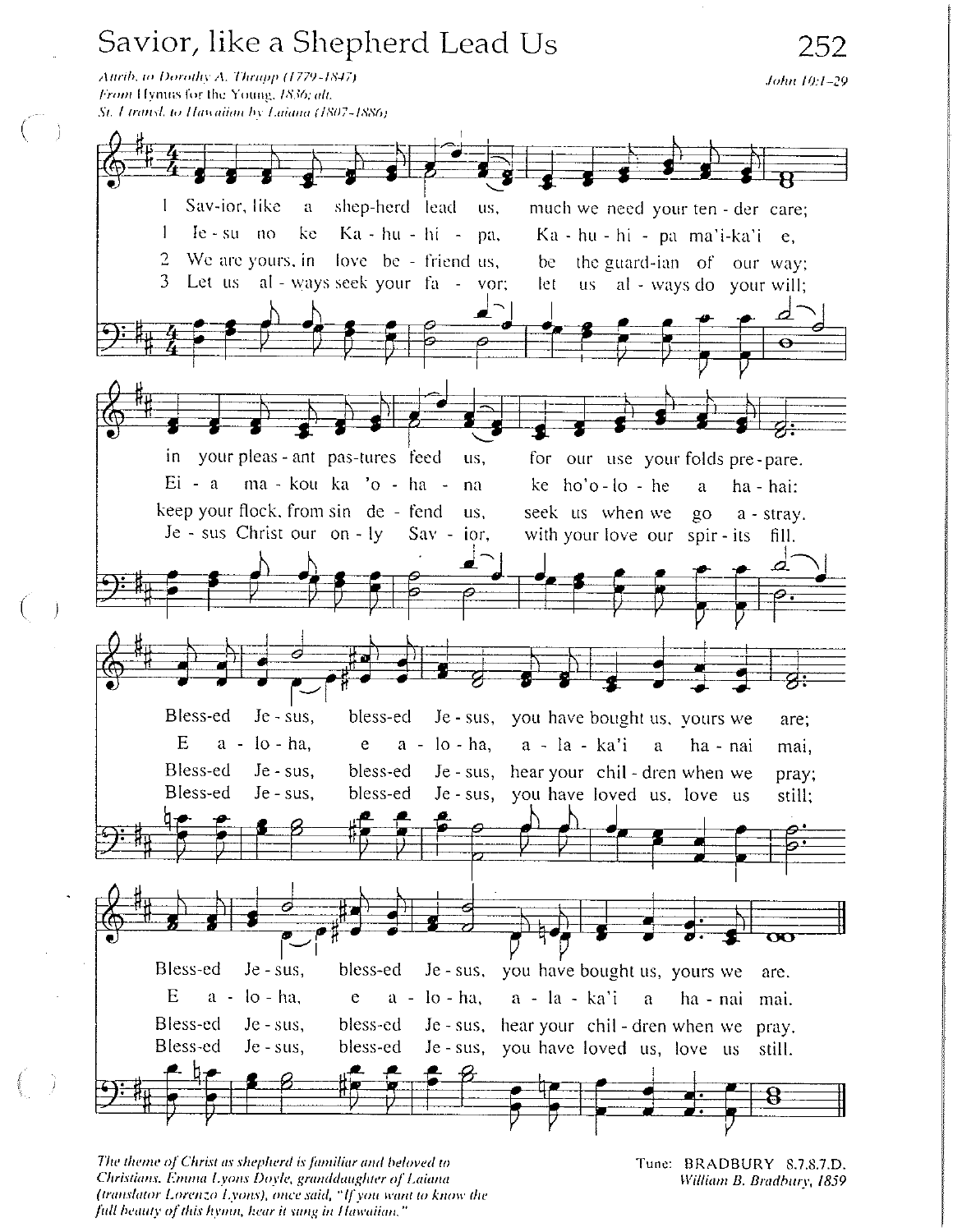493

**GLORIA PATRI** 

H. W. GREATOREX, 1851

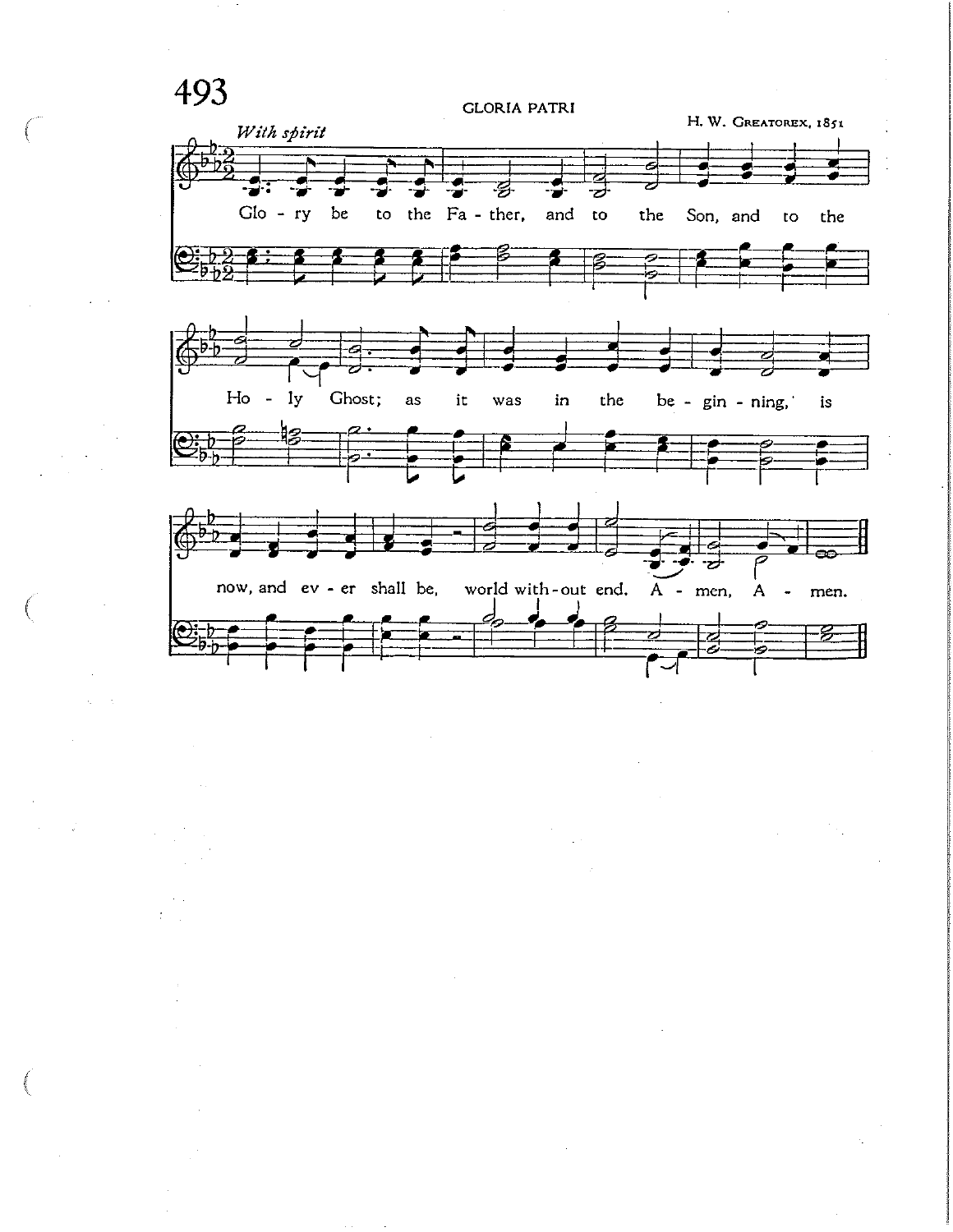438

When Peace, Like a River (It Is Well with My Soul)



four daughters in the sinking of the SS Ville du Havre. After leaving his Chicago law practice, Horatio G. Spafford and his wife settled in Jerusalem.

Philip P. Bliss, 1876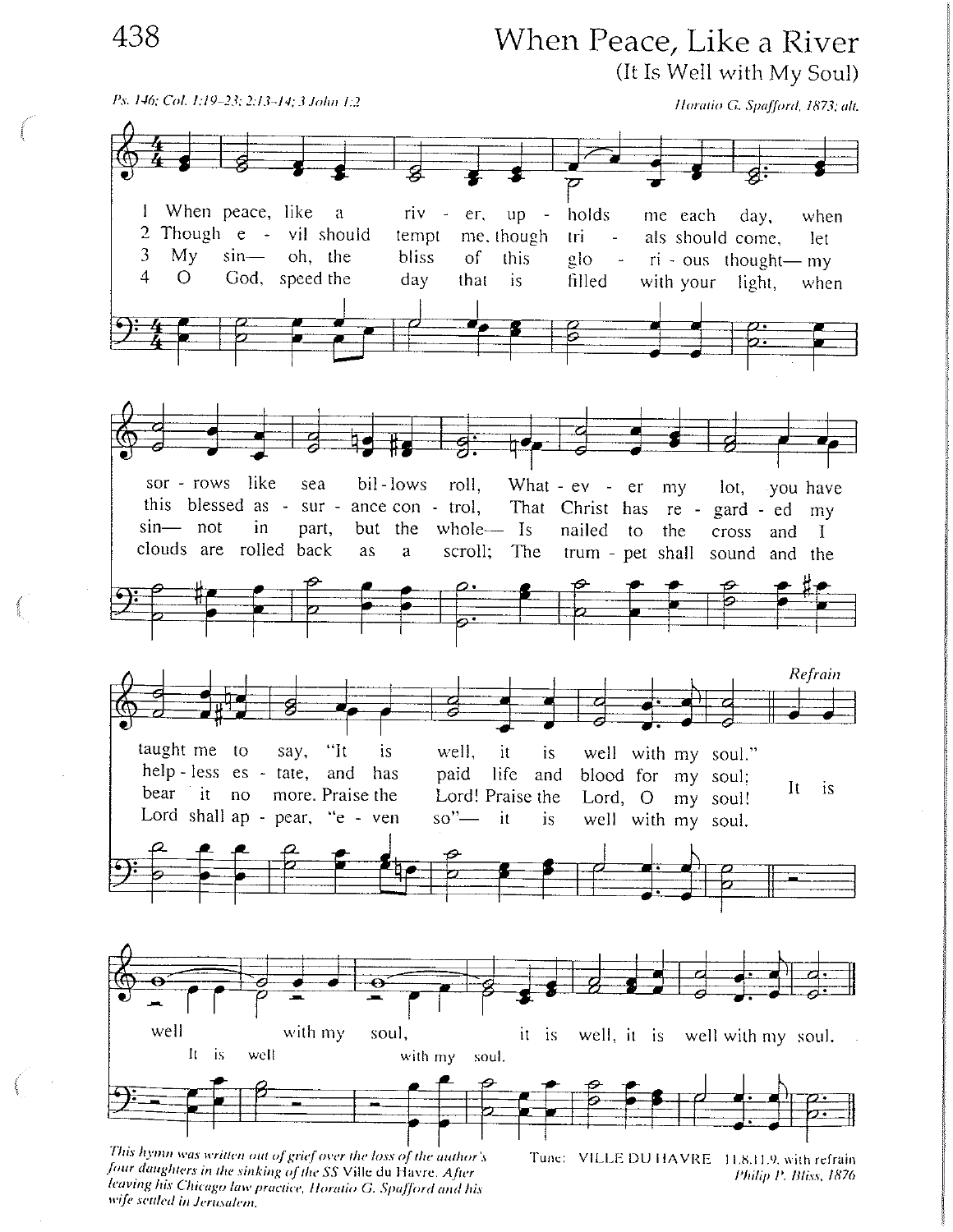Text: Thomas Ken, 1674; alt.

780

 $\cdot$ 

Music: Louis Bourgeois, 1551

 $\hat{\mathbf{z}}$ 



 $\bar{z}$ 

 $\varphi\to\psi\bar{\psi}$ 

 $\alpha$